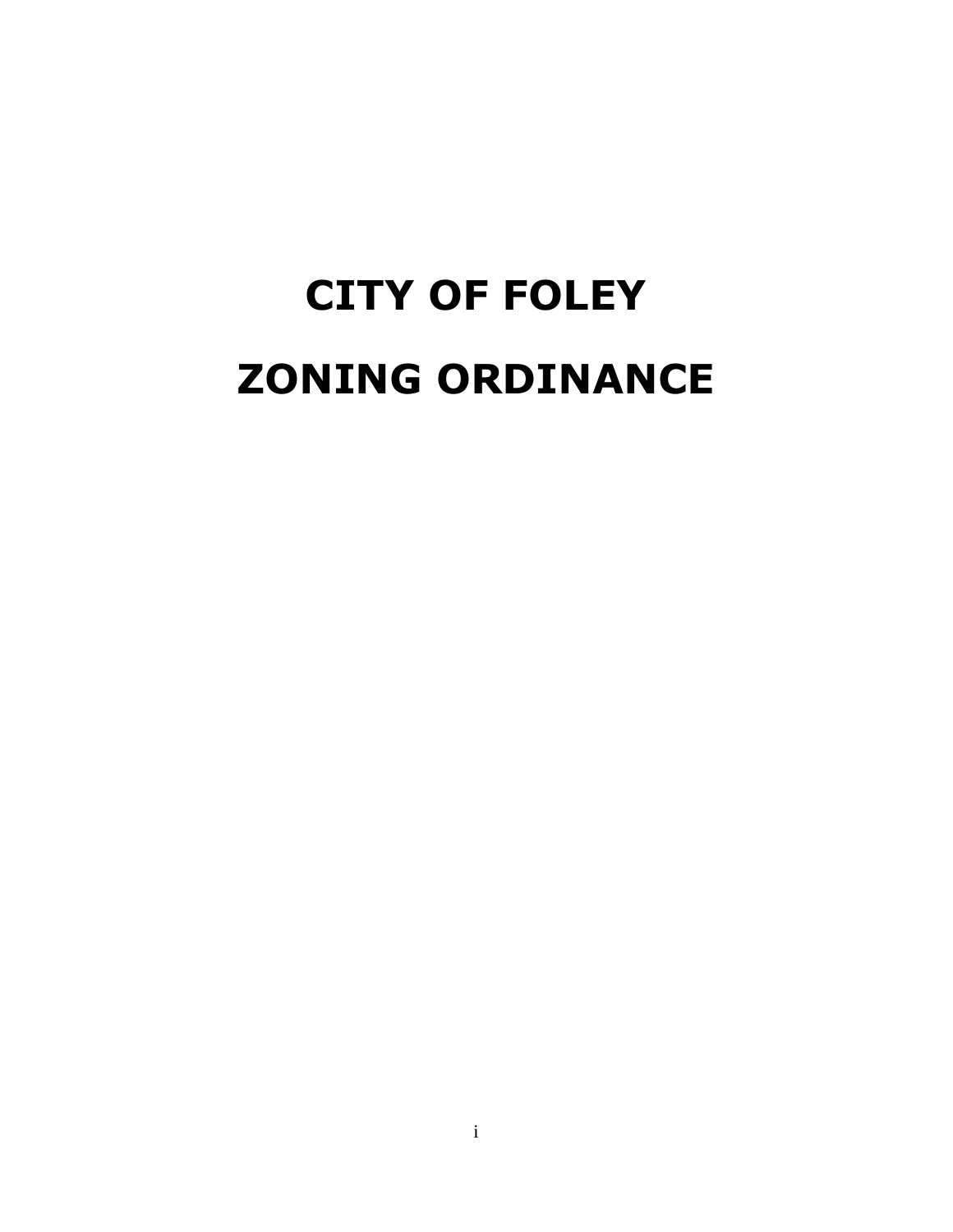## **TABLE OF CONTENTS**

#### **Section 1 Intent and Purpose**

| Subdivision 1 | General Purpose        |
|---------------|------------------------|
| Subdivision 2 | Purpose of Adult Use   |
|               | Regulations            |
| Subdivision 3 | Zoning Ordinance Scope |

#### **Section 2 Title**

#### **Section 3 Jurisdiction Application and Interpretation**

- Subdivision 1 Jurisdiction
- Subdivision 2 Application and
- Interpretation
- Subdivision 3 Separability<br>Subdivision 4 Lots of Record
- Subdivision 4

#### **Section 4 Rules and Definitions**

Subdivision 1 Rules<br>Subdivision 2 Definitions Subdivision 2

Subdivision 1 Purpose Subdivision 2 Fence Permit

#### **Section 5 General Requirements**

| Section 6      | Fences                                   |
|----------------|------------------------------------------|
| Subdivision 12 | <b>Building Numbers</b>                  |
| Subdivision 11 | <b>Handicapped Accessibility</b>         |
| Subdivision 10 | <b>Temporary Structures</b>              |
| Subdivision 9  | Street Plan Conformance                  |
| Subdivision 8  | <b>Building Relocation</b>               |
|                | Exceptions                               |
| Subdivision 7  | Height and Yard Setback                  |
| Subdivision 6  | Standards                                |
|                | General Performance                      |
| Subdivision 5  | <b>Dwelling Unit Restrictions</b>        |
| Subdivision 4  | Landscaping<br><b>Unplatted Property</b> |
|                | Screening and                            |
| Subdivision 3  | Outside Storage,                         |
| Subdivision 2  | <b>Accessory Buildings</b>               |
| Subdivision 1  | Intent                                   |
|                |                                          |

| Subdivision 4<br>Subdivision 5                                                                                                       | Violations<br>Variance                                                                                                                                                                             |
|--------------------------------------------------------------------------------------------------------------------------------------|----------------------------------------------------------------------------------------------------------------------------------------------------------------------------------------------------|
| <b>Section 7</b>                                                                                                                     | <b>Parking and Loading</b>                                                                                                                                                                         |
| Subdivision 1<br>Subdivision 2                                                                                                       | <b>Parking Spaces</b><br>Rules for Determining<br>Parking Spaces Required                                                                                                                          |
| Subdivision 3                                                                                                                        | Off-Street Parking<br>Requirements                                                                                                                                                                 |
| Subdivision 4                                                                                                                        | <b>Loading Areas</b>                                                                                                                                                                               |
| <b>Section 8</b>                                                                                                                     | <b>Signs</b>                                                                                                                                                                                       |
| Subdivision 1<br>Subdivision 2<br>Subdivision 3<br>Subdivision 4<br>Subdivision 5<br>Subdivision 6<br>Subdivision 7<br>Subdivision 8 | <b>General Provisions</b><br><b>Prohibited Signs</b><br><b>Permitted Signs</b><br>Sign Permits<br>Nonconforming Signs<br>Sign Maintenance<br><b>Obsolete Signs</b><br>Unsafe or Dangerous<br>Signs |
| <b>Section 9</b>                                                                                                                     | Towers                                                                                                                                                                                             |
| Subdivision 1<br>Subdivision 2<br>Subdivision 3<br>Subdivision 4                                                                     | Purpose<br>Co-Location Requirements<br><b>Tower Construction</b><br>Requirements<br><b>Tower and Antenna</b>                                                                                       |
| Subdivision 5<br>Subdivision 6<br>Subdivision 7<br>Subdivision 8<br>Subdivision 9<br>Subdivision 10                                  | Design Requirements<br><b>Tower Setbacks</b><br><b>Tower Height</b><br><b>Tower Lighting</b><br>Signs and Advertising<br><b>Accessory Utility Buildings</b><br>Fencing                             |

Subdivision 3 Fence Regulations

- Subdivision 11 Landscaping and **Screening** Subdivision 12 Minimum Spacing
- Subdivision 13 Licenses Roofs, Walls and Existing Towers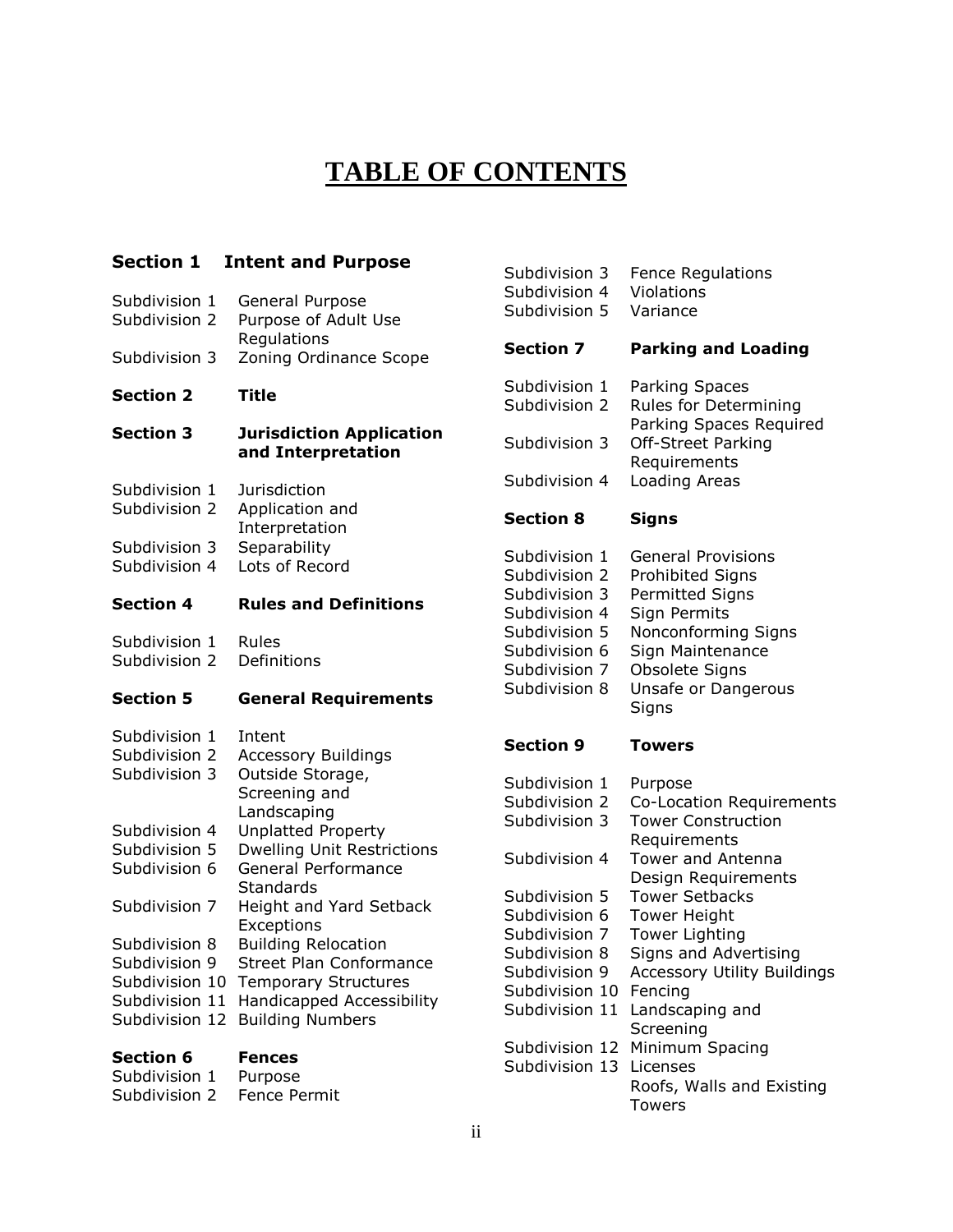|                           | Subdivision 14 Abandoned or Unused      |
|---------------------------|-----------------------------------------|
|                           | Subdivision 15 Antennas Mounted on      |
|                           | Towers                                  |
|                           | Subdivision 16 Interference with Public |
|                           | Safety                                  |
|                           | Telecommunications                      |
|                           | Subdivision 17 Additional Submittal     |
|                           | Requirements                            |
| Subdivision 18 Exceptions |                                         |

#### **Section 10 Non-Conforming Uses**

| Subdivision 1 | Intent                        |
|---------------|-------------------------------|
| Subdivision 2 | Continued Use of Existing     |
|               | Structures                    |
| Subdivision 3 | Maintenance and Repairs       |
| Subdivision 4 | Non-Conforming                |
|               | Structures                    |
| Subdivision 5 | Non-Conforming Land           |
|               | Uses                          |
| Subdivision 6 | Abandonment                   |
| Subdivision 7 | Unsafe Structures             |
| Subdivision 8 | <b>Construction Started</b>   |
|               | Before Enactment              |
| Subdivision 9 | <b>Expansion of Structure</b> |
|               |                               |

#### **Section 11 General Zoning District Provisions**

- Subdivision 1 District Establishment
- Subdivision 2 Zoning District Application
- Subdivision 3 Zoning District Boundaries
- Subdivision 4 Uses Not Provided for within Zoning Districts

#### **Section 12 "A-1" Agricultural District**

Subdivision 1 Intent Subdivision 2 Permitted Uses Subdivision 3 Permitted Accessory Uses Subdivision 4 Conditional Uses Subdivision 5 Lot, Yard, Area and Height Requirements Subdivision 6 Protection of Residential **Districts Section 13 "R-1" Single and Two Family Residential District**

#### Subdivision 1 Intent

| Subdivision 2 | Permitted Uses                           |
|---------------|------------------------------------------|
|               | Subdivision 3 Permitted Accessory Uses   |
|               | Subdivision 4 Conditional Uses           |
|               | Subdivision 5 Lot, Yard, Area and Height |
|               | Requirements                             |
|               | Subdivision 6 Accessory Buildings        |

#### **Section 14 "R-2" Multiple Family Residential District**

Subdivision 1 Intent Subdivision 2 Permitted Uses Subdivision 3 Permitted Accessory Uses Subdivision 4 Conditional Uses Subdivision 5 Lot, Yard, Area and Height Requirements Subdivision 6 Site Plan - Certificate of **Survey** Subdivision 7 Performance Bond

#### **Section 15 "B-1" Central Business District**

- Subdivision 1 Intent Subdivision 2 Permitted Uses Subdivision 3 Permitted Accessory Uses Subdivision 4 Conditional Uses Subdivision 5 Lot, Yard, Area and Height Requirements Subdivision 6 Site Plan - Certificate of **Survey**
- Subdivision 7 Performance Bond

#### **Section 16 "B-2" Highway Business District**

| Subdivision 1 | Intent                          |
|---------------|---------------------------------|
| Subdivision 2 | <b>Permitted Uses</b>           |
| Subdivision 3 | <b>Permitted Accessory Uses</b> |
| Subdivision 4 | Conditional Uses                |
| Subdivision 5 | Lot, Yard, Area and Height      |
|               | Requirements                    |
| Subdivision 6 | Site Plan - Certificate of      |
|               | Survey                          |
| Subdivision 7 | Performance Bond                |
|               |                                 |

#### **Section 17 "I-1" General Industrial District**

| Subdivision 1 | Intent                |
|---------------|-----------------------|
| Subdivision 2 | <b>Permitted Uses</b> |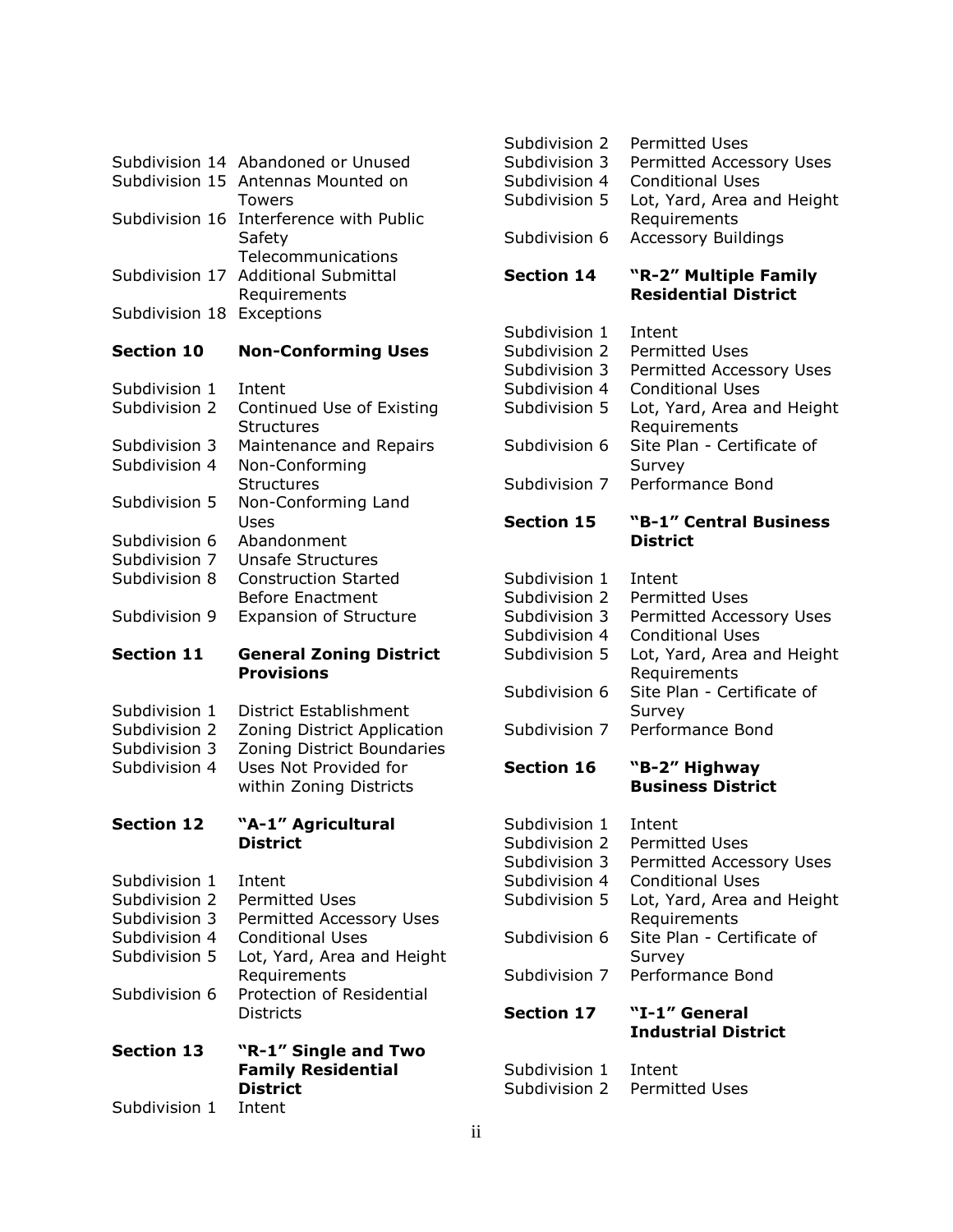| Subdivision 3<br>Subdivision 4<br>Subdivision 5<br>Subdivision 6<br>Subdivision 7                                                                                       | <b>Permitted Accessory Uses</b><br><b>Conditional Uses</b><br>Lot, Yard, Area and Height<br>Requirements<br>Site Plan - Certificate of<br>Survey<br>Performance Bond                                                                                                           |
|-------------------------------------------------------------------------------------------------------------------------------------------------------------------------|--------------------------------------------------------------------------------------------------------------------------------------------------------------------------------------------------------------------------------------------------------------------------------|
| <b>Section 18</b>                                                                                                                                                       | "I-2" Planned<br><b>Industrial Park District</b>                                                                                                                                                                                                                               |
| Subdivision 1<br>Subdivision 2<br>Subdivision 3<br>Subdivision 4<br>Subdivision 5<br>Subdivision 6<br>Subdivision 7<br>Subdivision 8                                    | Intent<br><b>Permitted Uses</b><br>Permitted Accessory Uses<br><b>Conditional Uses</b><br>Lot, Yard, Area and Height<br>Requirements<br>Open Storage<br>Site Plan - Certificate of<br>Survey<br>Performance Bond                                                               |
| <b>Section 19</b>                                                                                                                                                       | <b>Flood Plain Overlay</b><br><b>District</b>                                                                                                                                                                                                                                  |
| Subdivision 1<br>Subdivision 2                                                                                                                                          | Intent<br>Flood Plain Overly District                                                                                                                                                                                                                                          |
| <b>Section 20</b>                                                                                                                                                       | <b>Manufactured Home</b><br><b>Parks</b>                                                                                                                                                                                                                                       |
| Subdivision 1<br>Subdivision 2<br>Subdivision 3<br>Subdivision 4<br>Subdivision 5<br>Subdivision 6<br>Subdivision 7<br>Subdivision 8<br>Subdivision 9<br>Subdivision 10 | <b>Conditional Use Permit</b><br>Application<br>Shelter and Safety Plan<br>Relocation<br>Compliance with Codes<br>Manufactured Home Park<br>Required<br>Maximum Lot Coverage<br>Minimum Distance<br><b>Between Units</b><br><b>Setbacks</b><br><b>Parking Spaces</b><br>Permit |
|                                                                                                                                                                         |                                                                                                                                                                                                                                                                                |
| <b>Section 21</b>                                                                                                                                                       | <b>Planned Unit</b><br><b>Developments</b>                                                                                                                                                                                                                                     |

Required

| Subdivision 3 | <b>Subdivision Regulations</b> |
|---------------|--------------------------------|
| Subdivision 4 | <b>PUD Application</b>         |
| Subdivision 5 | <b>Application Procedure</b>   |
| Subdivision 6 | Property Control               |
| Subdivision 7 | Declaration                    |
| Subdivision 8 | General Development            |
|               | Provisions                     |
| Subdivision 9 | Review and Evaluation          |
|               |                                |

#### **Section 22 Conditional Use Permits**

| Subdivision 1                  | Purpose                          |
|--------------------------------|----------------------------------|
| Subdivision 2                  | Procedure                        |
| Subdivision 3                  | Criteria for Granting            |
|                                | <b>Conditional Use Permits</b>   |
| Subdivision 4                  | <b>Additional Conditions</b>     |
| Subdivision 5                  | Changes in Conditional           |
|                                | Uses                             |
| Subdivision 6                  | <b>Recording Conditional Use</b> |
|                                | Permits                          |
| Subdivision 7                  | Revocation                       |
| Subdivision 8 Time Limitations |                                  |
| Subdivision 9                  | Lapse/Expiration                 |
| Subdivision 10                 | Compliance                       |

#### **Section 23 Amendments/Rezoning**

| Subdivision 1 | Process               |
|---------------|-----------------------|
| Subdivision 2 | <b>Effective Date</b> |
| Subdivision 3 | Recording             |
| Subdivision 4 | Zoning Map            |

#### **Section 24 Variance/Appeals**

Subdivision 1 Board of Adjustment Subdivision 2 Appeals and Administrative Decisions Subdivision 3 Variances Subdivision 4 Other Considerations Subdivision 5 Variance Procedure Subdivision 6 Lapse of Variance

#### **Section 25 Enforcement/ Violations/Penalties**

Subdivision 1 Enforcement Subdivision 2 Violations and Penalties

#### **Section 26 Effective Date**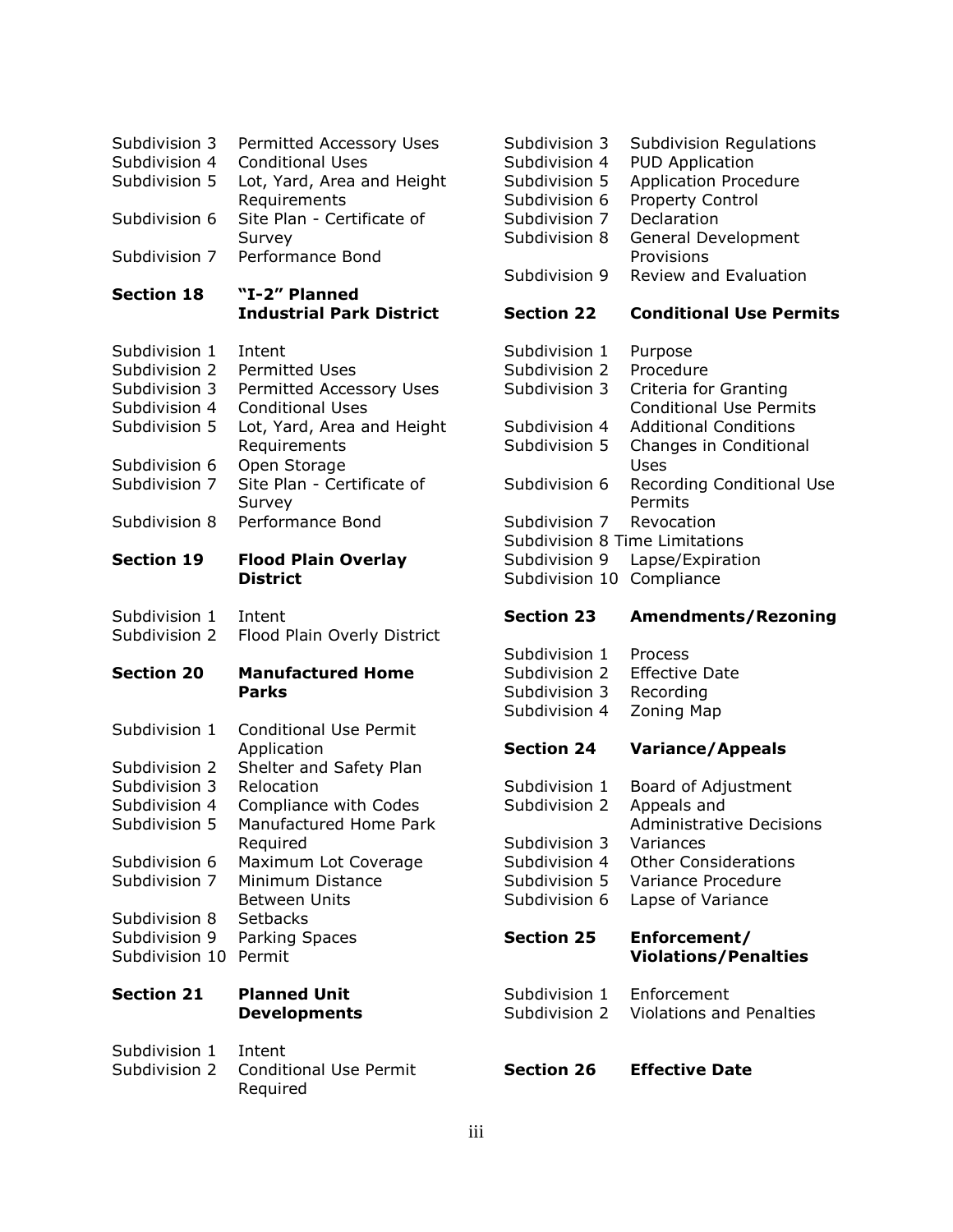- **Appendix A Variance Findings and Order**
- **Appendix B Conditional Use Permit Findings and Order**
- **Appendix C Zoning Map**